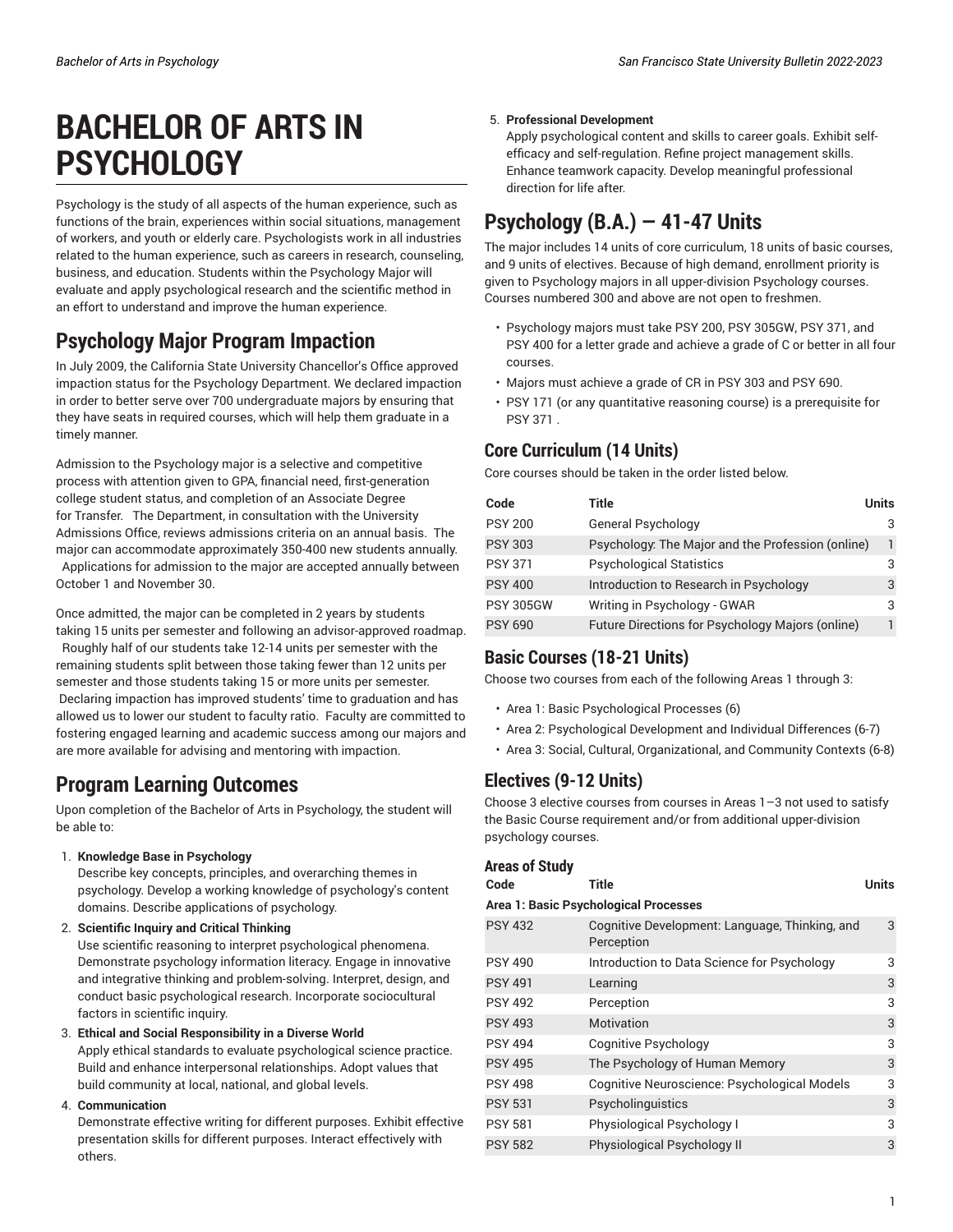#### **Area 2: Psychological Development and Individual Differences**

| <b>PSY 430</b>                               | Adolescent Psychology                                            | 3       |
|----------------------------------------------|------------------------------------------------------------------|---------|
| <b>PSY 431</b>                               | Developmental Psychology <sup>1</sup>                            | 3       |
| <b>PSY 433</b>                               | Social, Emotional, and Personality Development                   | 3       |
| <b>PSY 434</b>                               | The Psychology of Aging                                          | 3       |
| <b>PSY 435</b>                               | <b>Behavior Problems of Children</b>                             | 3       |
| <b>PSY/SXS 436</b>                           | The Development of Femaleness and Maleness                       | 4       |
| <b>PSY 442</b>                               | <b>Health Psychology</b>                                         | 3       |
| <b>PSY 451</b>                               | <b>Theories of Personality</b>                                   | 3       |
| <b>PSY 452</b>                               | Abnormal Psychology: Minor Variants of<br>Personality            | 3       |
| <b>PSY 521</b>                               | Introduction to Clinical Psychology                              | 3       |
|                                              | Area 3: Social, Cultural, Organizational, and Community Contexts |         |
| <b>PSY 440</b>                               | Social Psychology                                                | 3       |
| <b>PSY 441</b>                               | The Psychology of the Family                                     | 3       |
| <b>PSY 455</b>                               | Cross-Cultural Perspectives in Psychology                        | 3       |
| <b>PSY/SXS 456</b>                           | Psychology of Human Sexual Behavior                              | 3       |
| <b>PSY 461</b>                               | Introduction to Industrial/Organizational                        | 3       |
|                                              | Psychology                                                       |         |
| <b>PSY 462</b>                               | Personnel Psychology                                             | 3       |
| <b>PSY 463</b>                               | <b>Human Factors</b>                                             | 3       |
| <b>PSY 464</b>                               | Psychology of Career Pursuit                                     | 3       |
| <b>PSY 465</b>                               | The Psychology of Work-Life Stress                               | 3       |
| <b>PSY 466</b>                               | Training and Development in Organizations                        | 3       |
| <b>PSY 472</b>                               | Introduction to Legal Psychology                                 | 3       |
| <b>PSY 474</b>                               | Psychology of Social Justice                                     | 3       |
| <b>PSY 475</b>                               | Psychology of Policing                                           | 3       |
| <b>PSY 525</b>                               | <b>Community Psychology</b>                                      | 3       |
| <b>PSY 540</b>                               | Decision Making: A Perspective from Social<br>Psychology         | 3       |
| <b>PSY 547</b>                               | Social Conflict and Conflict Resolution                          | 3       |
| <b>PSY 558</b>                               | <b>Field Services Seminar</b>                                    | $3-5$   |
| & PSY 559                                    | and Psychological Field Service                                  |         |
| <b>PSY 645</b>                               | <b>Group Processes</b>                                           | 3       |
|                                              | <b>Additional Courses That May be Used for Electives</b>         |         |
| <b>PSY 300</b>                               | Current Issues in Psychology                                     | 3       |
| PSY/SXS 320                                  | Sex and Relationships                                            | 3       |
| <b>PSY 330</b>                               | Child Development                                                | 3       |
| <b>PSY 443</b>                               | The Science of Happiness                                         | 3       |
| <b>PSY 450/</b><br><b>SXS 400/SOC</b><br>400 | Variations in Human Sexuality                                    | 3       |
| <b>PSY 571</b>                               | Intermediate Psychological Statistics                            | 3       |
| <b>PSY 601</b>                               | Theoretical Backgrounds in Psychology                            | 3       |
| <b>PSY 668</b>                               | The Psychology of Leadership                                     | 3       |
| <b>PSY 680</b>                               | Peer Advising in Psychology                                      | 3       |
| <b>PSY 685</b>                               | Projects in the Teaching of Psychology                           | 3       |
| <b>PSY 693</b>                               | Proseminar I                                                     | 3       |
| <b>PSY 694</b>                               | Proseminar II                                                    | 3       |
| <b>PSY 697</b>                               | Senior Project Preparation                                       | 3       |
| <b>PSY 698</b>                               | Senior Project in Psychology                                     | 3       |
| <b>PSY 699</b>                               | Independent Study in Psychology                                  | $1 - 4$ |

1 Students may not use PSY 330 as an elective if they have taken PSY 431.

#### **Complementary Studies**

Bachelor of Arts students must complete at least 12 units of Complementary Studies from courses with a prefix other than PSY, and not cross-listed with PSY. (Note: Students may not use an alternate prefix that is cross-listed with the primary prefix for the major.)

Students who complete two majors or a major and a minor automatically complete the Complementary Studies requirement. Additional ways to complete Complementary Studies for students in the Psychology major include 12 units of languages other than English, 12 units from an approved Study Abroad program, 12 units from partial completion of a certificate, or 12 units from any combination of courses in Anthropology, Biology, Child and Adolescent Development, Criminal Justice Studies, Computer Science, Counseling, Education, Ethnic Studies, Philosophy, and Sociology, or a coherent group of courses approved by a major advisor as complementary to the major. All of the units must be separate from units counted in the major. Courses that fulfill the complementary studies requirement may be lower or upper-division units, resident or transfer units, or units taken in approved study abroad programs. Consult with your major advisor for assistance.

Students who have earned AA-T or AA-S degrees may use courses from community colleges to fulfill the Complementary Studies requirement provided the course has a prefix other than Psychology. Students should consult with a major advisor about how transfer units and/or SF State units can best be applied to this requirement in order to ensure degree completion within 60 units.

#### **General Education Requirements**

| Requirement                           | <b>Course Level</b> | <b>Units</b> | <b>Area Designation</b> |
|---------------------------------------|---------------------|--------------|-------------------------|
| Oral                                  | LD                  | 3            | A <sub>1</sub>          |
| Communication                         |                     |              |                         |
| <b>Written English</b>                | LD                  | 3            | A2                      |
| Communication                         |                     |              |                         |
| <b>Critical Thinking</b>              | LD                  | 3            | A <sub>3</sub>          |
| <b>Physical Science</b>               | LD                  | 3            | <b>B1</b>               |
| Life Science                          | LD                  | 3            | B <sub>2</sub>          |
| Lab Science                           | LD                  | $\mathbf{1}$ | B <sub>3</sub>          |
| Mathematics/                          | LD                  | 3            | <b>B4</b>               |
| Quantitative                          |                     |              |                         |
| Reasoning                             |                     |              |                         |
| Arts                                  | LD                  | 3            | C1                      |
| <b>Humanities</b>                     | LD                  | 3            | C <sub>2</sub>          |
| Arts or                               | LD                  | 3            | C1 or C2                |
| <b>Humanities</b>                     |                     |              |                         |
| Social Sciences                       | LD                  | 3            | D <sub>1</sub>          |
| Social Sciences:<br><b>US History</b> | LD                  | 3            | D <sub>2</sub>          |
| Lifelong Learning LD<br>and Self-     |                     | 3            | E                       |
| Development<br>(LLD)                  |                     |              |                         |
| <b>Ethnic Studies</b>                 | LD                  | 3            | F                       |
| Physical and/or<br>Life Science       | <b>UD</b>           | 3            | $UD-B$                  |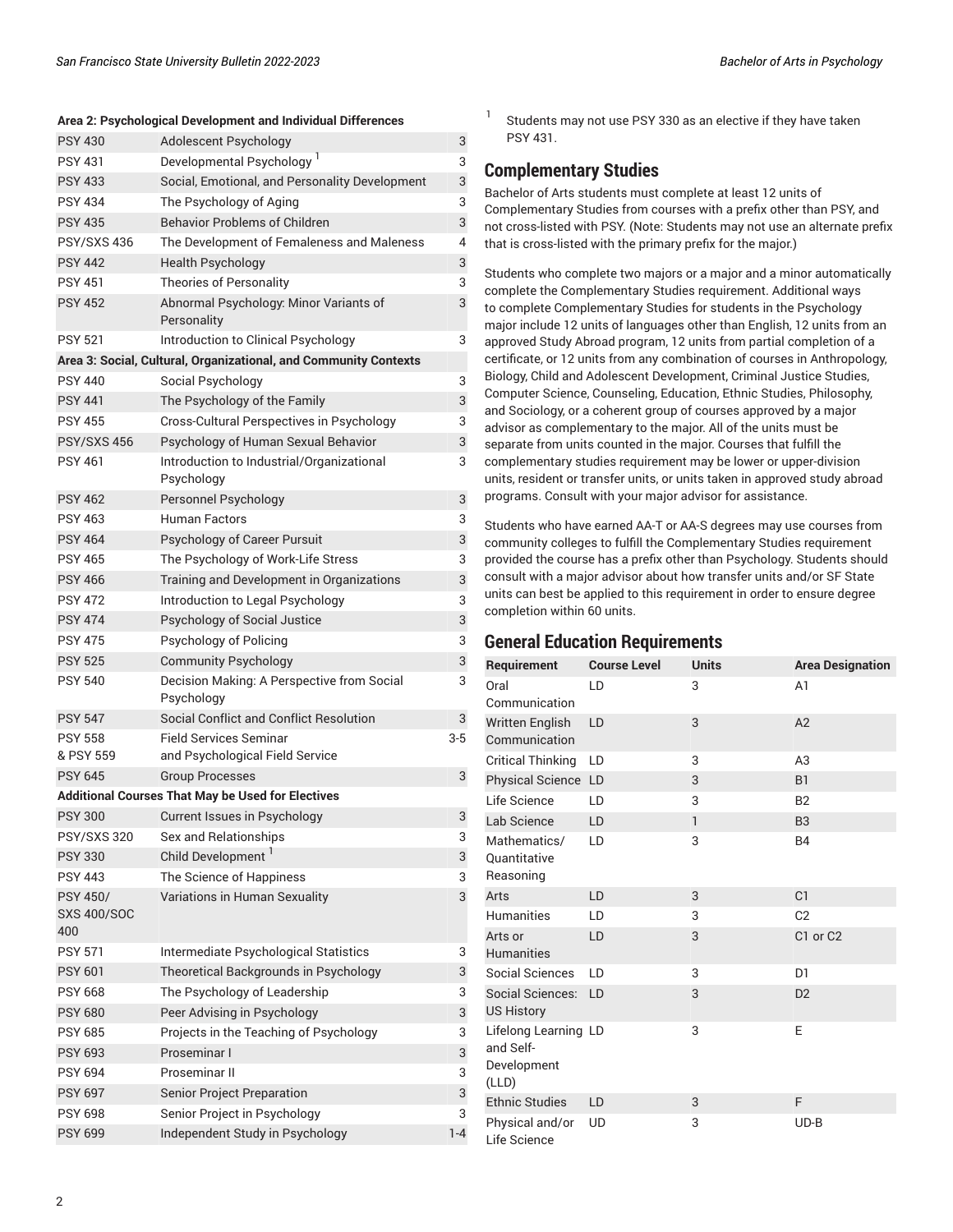| Arts and/or<br><b>Humanities</b>                                                                                                                                 | UD       | 3 | $UD-C$      |
|------------------------------------------------------------------------------------------------------------------------------------------------------------------|----------|---|-------------|
| Social Sciences                                                                                                                                                  | UD       | 3 | UD-D        |
| <b>SF State Studies</b>                                                                                                                                          |          |   |             |
| Courses certified as meeting the SF State Studies<br>requirements may be upper or lower division in General<br>Education (GE), a major or minor, or an elective. |          |   |             |
| American Ethnic LD or UD<br>and Racial<br><b>Minorities</b>                                                                                                      |          | 3 | <b>AERM</b> |
| Environmental<br>Sustainability                                                                                                                                  | LD or UD | 3 | ES          |
| Global<br>Perspectives                                                                                                                                           | LD or UD | 3 | GP          |
| Social Justice                                                                                                                                                   | LD or UD | 3 | SJ          |

Note: LD = Lower-Division; UD = Upper-Division.

### **First-Time Student Roadmap (4 Year)**

- 1. In order to choose your English Composition A2 course and your QR/Math B4 course, please complete the online advising activities at [writingadvising.sfsu.edu](https://writingadvising.sfsu.edu/) ([https://writingadvising.sfsu.edu/\)](https://writingadvising.sfsu.edu/) and [mathadvising.sfsu.edu](https://mathadvising.sfsu.edu/) ([https://mathadvising.sfsu.edu/\)](https://mathadvising.sfsu.edu/). Questions? Contact Gator [Smart](https://gatorsmartstart.sfsu.edu/) Start. ([https://gatorsmartstart.sfsu.edu/\)](https://gatorsmartstart.sfsu.edu/)
- 2. Select the row that matches your English course choice for A2.\*
- 3. Select the column that matches your QR/Math course choice for B4.
- 4. Click the Roadmap that lines up with your row and column.

For example, if you select ENG 104/ENG 105 and a multi-semester QR/ math sequence for your first year, then choose Roadmap D.

| <b>Course Choice</b>   | <b>One-Semester Course</b>                                                                                                               | <b>Two-Semester</b><br><b>Sequence or Support</b><br>Course                                                                                |
|------------------------|------------------------------------------------------------------------------------------------------------------------------------------|--------------------------------------------------------------------------------------------------------------------------------------------|
| <b>ENG 114</b>         | Roadmap A (http://<br>bulletin.sfsu.edu/<br>colleges/science-<br>engineering/<br>psychology/ba-<br>psychology/roadmap-i-<br>$i$ -eng/)   | Roadmap C (http://<br>bulletin.sfsu.edu/<br>colleges/science-<br>engineering/<br>psychology/ba-<br>psychology/roadmap-<br>iii-iv-eng/)     |
| <b>ENG 104/ENG 105</b> | Roadmap B (http://<br>bulletin.sfsu.edu/<br>colleges/science-<br>engineering/<br>psychology/ba-<br>psychology/roadmap-i-<br>ii-stretch/) | Roadmap D (http://<br>bulletin.sfsu.edu/<br>colleges/science-<br>engineering/<br>psychology/ba-<br>psychology/roadmap-<br>iii-iv-stretch/) |

\* Composition for Multilingual Students: If taking ENG 209 as your first English course, choose the ENG 114 row. If taking ENG 201 or ENG 212 for your first English course, choose the ENG 104/ENG 105 row.

## **Transfer Student Roadmap (2 Year)**

For students with an AA-T in **Psychology**. This [roadmap](http://bulletin.sfsu.edu/colleges/science-engineering/psychology/ba-psychology/adt-roadmap/) opens in a new [tab \(http://bulletin.sfsu.edu/colleges/science-engineering/psychology/](http://bulletin.sfsu.edu/colleges/science-engineering/psychology/ba-psychology/adt-roadmap/) [ba-psychology/adt-roadmap/\)](http://bulletin.sfsu.edu/colleges/science-engineering/psychology/ba-psychology/adt-roadmap/).

### **SF State Scholars**

The San Francisco State Scholars program provides undergraduate students with an accelerated pathway to a graduate degree. Students in this program pursue a bachelor's and master's degree simultaneously. This program allows students to earn graduate credit while in their junior and/or senior year, reducing the number of semesters required for completion of a master's degree.

This [roadmap](http://bulletin.sfsu.edu/colleges/science-engineering/psychology/ba-psychology/scholars-roadmap/) opens in a new tab. [\(http://bulletin.sfsu.edu/colleges/](http://bulletin.sfsu.edu/colleges/science-engineering/psychology/ba-psychology/scholars-roadmap/) [science-engineering/psychology/ba-psychology/scholars-roadmap/](http://bulletin.sfsu.edu/colleges/science-engineering/psychology/ba-psychology/scholars-roadmap/))

### **This degree program is an approved pathway ("similar" major) for students earning the ADT in Psychology**

California legislation SB 1440 (2009) mandated the creation of the Associate Degree for Transfer (ADT) to be awarded by the California Community Colleges. Two types of ADTs are awarded: Associate in Arts for Transfer (AA-T) and Associate in Science for Transfer (AS-T).

Note: no specific degree is required for admission as an upper-division student. However, the ADT includes specific guarantees related to admission and graduation and is designed to clarify the transfer process and strengthen lower-division preparation for the major.

An ADT totals 60 units and in most cases includes completion of all lower-division General Education requirements and at least 18 units in a specific major. (The Biology, Chemistry, and Environmental Science AS-T degrees defer 3 units in lower-division GE area C and 3 units in lowerdivision GE area D until after transfer.) Students pursuing an ADT are guaranteed admission to the CSU if minimum eligibility requirements are met, though not necessarily to the CSU campus of primary choice.

Upon verification that the ADT has been awarded prior to matriculation at SF State, students are guaranteed B.A. or B.S. completion in 60 units if pursuing a "similar" major after transfer. Determinations about "similar" majors at SF State are made by faculty in the discipline.

Degree completion in 60 units cannot be guaranteed when a student simultaneously pursues an additional major, a minor, certificate, or credential.

A sample advising roadmap for students who have earned an ADT and continue in a "similar" major at SF State is available on the Roadmaps tab on the degree requirements page for the major. The roadmap displays:

- How many lower-division units required for the major have been completed upon entry based on the award of a specific ADT;
- Which lower-division requirements are considered complete upon entry based on the award of a specific ADT;
- How to complete the remaining 60 units for the degree in four semesters.

Students who have earned an ADT should seek advising in the major department during the first semester of attendance.

### **General Advising Information for Transfer Students**

1. Before transfer, complete as many lower-division requirements or electives for this major as possible.